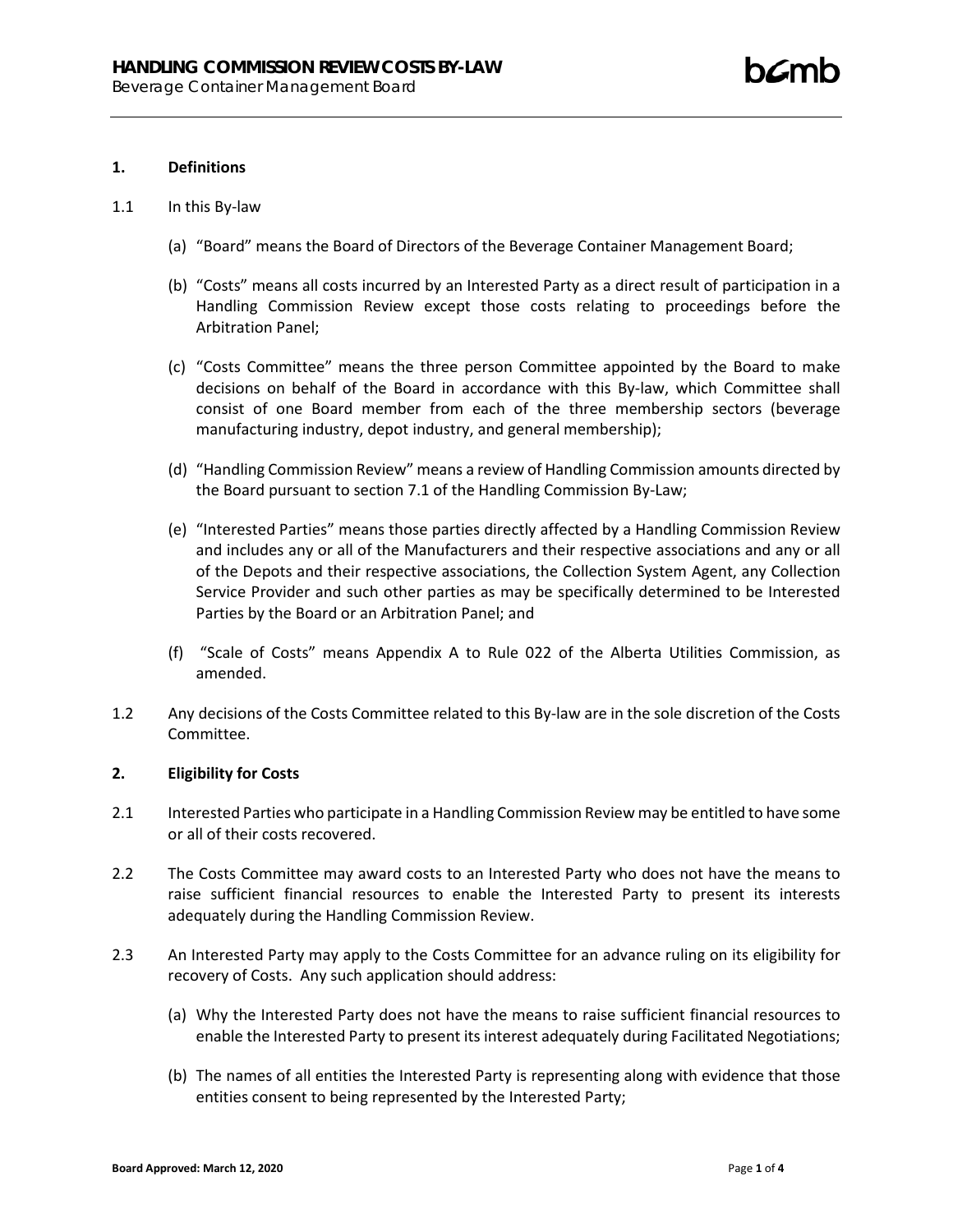- (c) The expected nature of the Interested Party's participation and a budget outlining the reasonable fees and disbursements anticipated to be incurred.
- 2.4 An advance ruling by the Costs Committee as to an Interested Party's eligibility for Costs is not a determination that Costs will be awarded and is not an approval of the fees and disbursements set out in the budget submitted to the Costs Committee.

## **3. Application for Costs**

- 3.1 An Interested Party may apply to the Costs Committee for an award of costs. Any such application should include the following information:
	- (a) The identities of any entities the Interested Party represented together with confirmation from those entities that the Interested Party represented their interests;
	- (b) What tasks were undertaken;
	- (c) Reasons why the Interested Party's perspective on the issues in the Handling Commission Review was different from the perspectives of the other Interested Parties;
	- (d) What efforts were made to avoid duplication of efforts between Interested Parties;
	- (e) A summary of the total costs claimed together with the following documents:
		- 3.1.1 a detailed account of professional fees and disbursements claimed which includes the nature of the work performed and the date the work was performed;
		- 3.1.2 a description of the qualifications of each professional whose fees and disbursements are being claimed, including years of experience;
		- 3.1.3 statements of account for professional fees and disbursements;
		- 3.1.4 receipts for expenses incurred.
	- (f) A statement signed by the Interested Party confirming that all professional fees and disbursements claimed are reasonable, relate solely to the Interested Party's participation in the Handling Commission Review and are in accordance with the Scale of Costs.
- 3.2 The onus is on the Interested Party to provide sufficient information for the Costs Committee to assess its application for costs. The Interested Party may be required to answer written questions from the Costs Committee related to their application for costs.
- 3.3 All applications for Costs will be a matter of public record and will be posted on the Handling Commission Review Record website to allow for comment by other Interested Parties.
- 3.4 Applications for costs must be filed no later than one month from the date of completion of the last Board Hearing in the Handling Commission Review Process, or if there is no Board Hearing, from the date of the Board Meeting at which the Handling Commissions are approved or the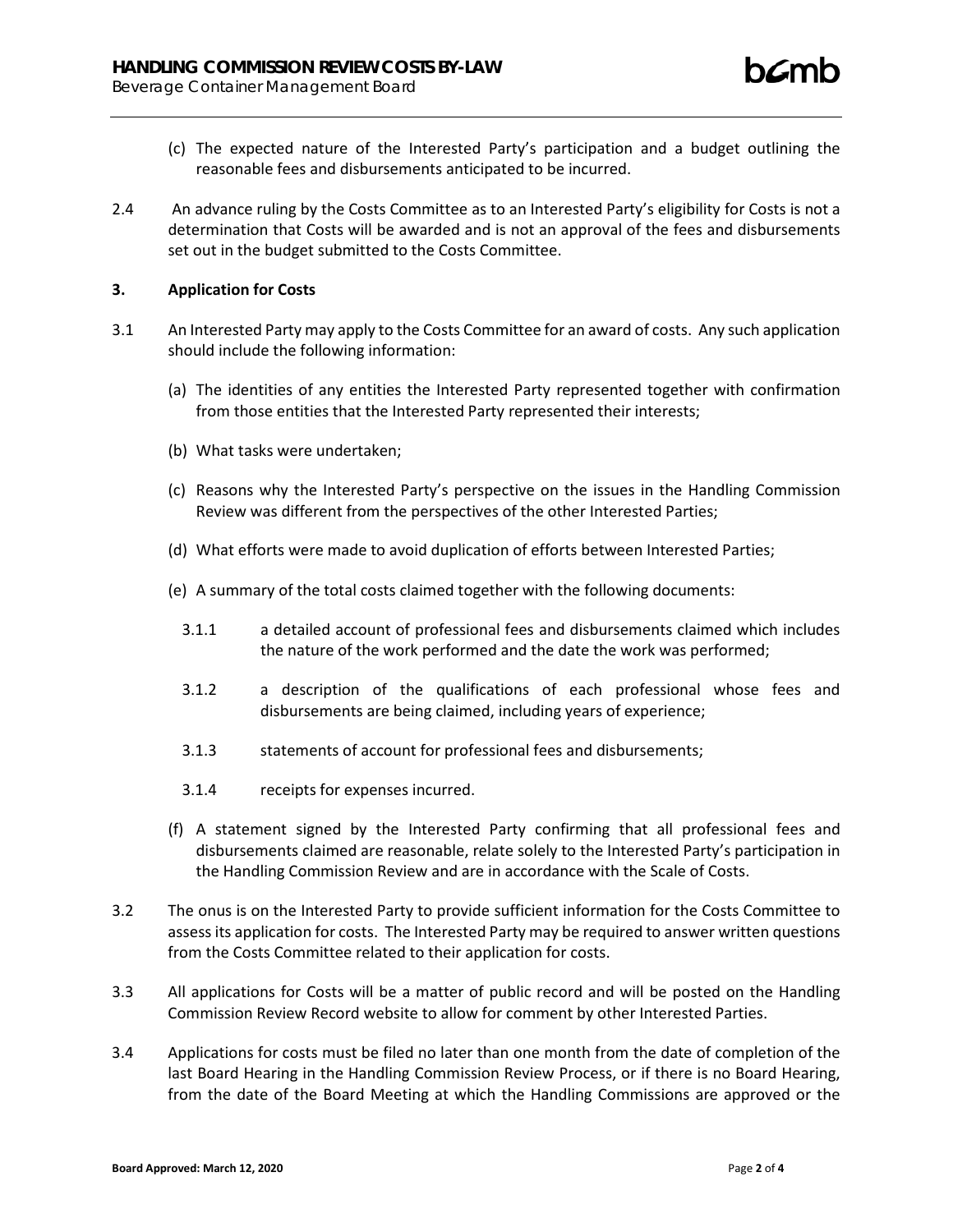Board decides to appoint an Arbitration Panel. Comments from other Interested Parties, if any, must be filed within one week of the application for Costs being posted as part of the record of the Handling Commission Review.

## **4. Advance Funding Requests**

- 4.1 In conjunction with an advance ruling on eligibility pursuant to rule 2.3, an Interested Party may also apply to the Costs Committee for an advance of funds.
- 4.2 An application for advance funding must include to the extent possible, the information identified in rules 3.1(a), (c), (d) and (e).
- 4.3 An Interested Party who receives advance funding must apply to the Costs Committee for a final Costs decision no later than one month from the date of completion of the last Board Hearing in the Handling Commission Review Process, or if there is no Board Hearing, from the date of the Board Meeting at which the Handling Commissions are approved or the Board decides to appoint an Arbitration Panel.
- 4.4 Any advancement of funds under this section is subject to a final Costs decision made by the Costs Committee. If, at the conclusion of the proceeding, the Costs Committee varies or denies any of the expenses claimed, the Interested Party will be required to repay any net amount of the advanced funding.

# **5. Scale of Costs**

- 5.1 Except as provided in Rule 5.2 the Costs Committee shall determine the amount of an award of Costs in accordance with the Scale of Costs.
- 5.2 If an Interested Party makes a persuasive argument that the Scale of Costs is inadequate given the complexity of the case, the Costs Committee may make an exception to the Scale of Costs to address such unique circumstances.
- 5.3 No Interested Party shall be awarded Costs for any fee or disbursement which is not specifically referenced in the Scale of Costs.

# **6. Cost Awards**

- 6.1 In considering costs the Costs Committee will determine the eligibility of the claimant and if the claimant is eligible the Costs Committee will consider, among other factors, whether the Interested Party did any of the following:
	- (a) Through Information Requests, Responses to Information Requests, written statements, questions, evidence, argument or other steps made a substantial contribution to a better understanding of the issues related to the Handling Commission Review;
	- (b) Represented more than one entity with a substantial interest in the Handling Commission Review;